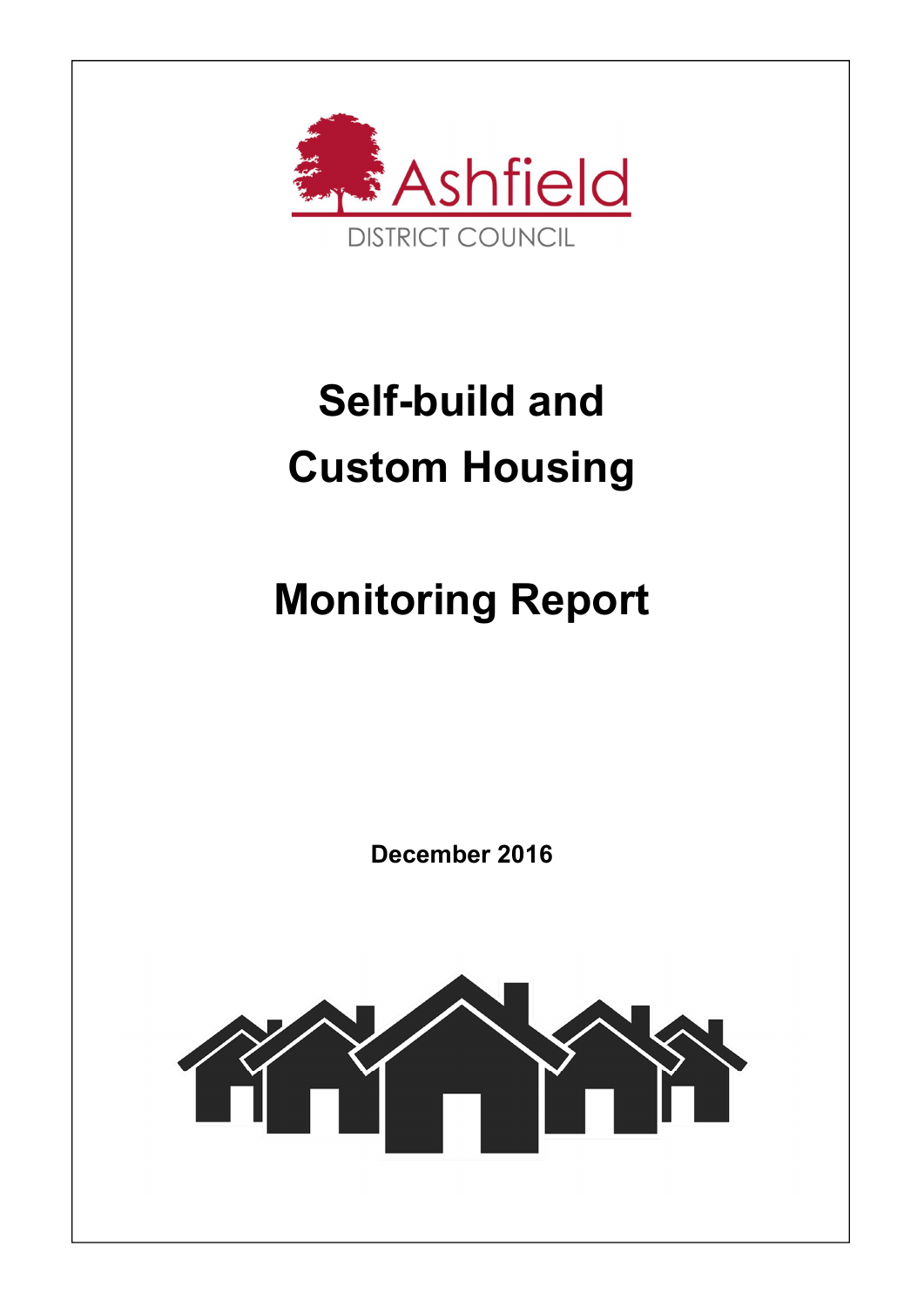#### 1.0 Introduction:

- 1.1 The Self-build and Custom Housing Act 2015 (as amended by the Housing and Planning Act 2016) places a duty on Local Authorities to keep a register of individuals and associations of individuals who wish to acquire serviced plots of land in their area for their own self-build and custom-build housing, and to publicise their register.
- 1.2 Ashfield District Council shares a joint register with Mansfield and Newark & Sherwood Districts, as they are within a shared housing market area. You can access the register, and further information, through the following link: https://www.ashfield.gov.uk/residents/planning-and-building-control/forwardplanning/self-build-register/
- 1.3 Furthermore, section 2A of the Self-build and Custom Housing Act 2015, places a duty on Local Authorities to give suitable development permission for enough serviced plots of land to meet the demand for self and custom build housing, as identified on its register, in a given base period. The first base period in relation to this is for those entered onto the register during the period 1<sup>st</sup> April 2016 to 30<sup>th</sup> October 2016. Local Authorities can only take into account development permissions that have been granted during each base period.
- 1.4 A development permission is considered suitable if it is development that could include self-build and custom housing.
- 1.5 Further guidance regarding the definition of serviced plots and how authorities should assess the land which is available to meet the demand, is provided in the Self-build and Custom Housebuilding section of the Planning Practice Guidance.
- 1.6 Unfortunately, the monitoring base period set out for self-build and custom housebuilding does not match the standard monitoring period for the Annual Monitoring Report, produced by the authority, which are based on financial years. Therefore coming forward, monitoring details for each base period, which ends in October, will be reported in the Monitoring Reports produced after the end of that financial year.

### 2.0 The Self-build and Custom Housing Register:

2.1 The Self-build and Custom Housebuilding Register was established in April 2016 and the first base period runs between  $1<sup>st</sup>$  April and  $30<sup>th</sup>$  October 2016. Future periods will run from 31<sup>st</sup> October until 30<sup>th</sup> October the following vear.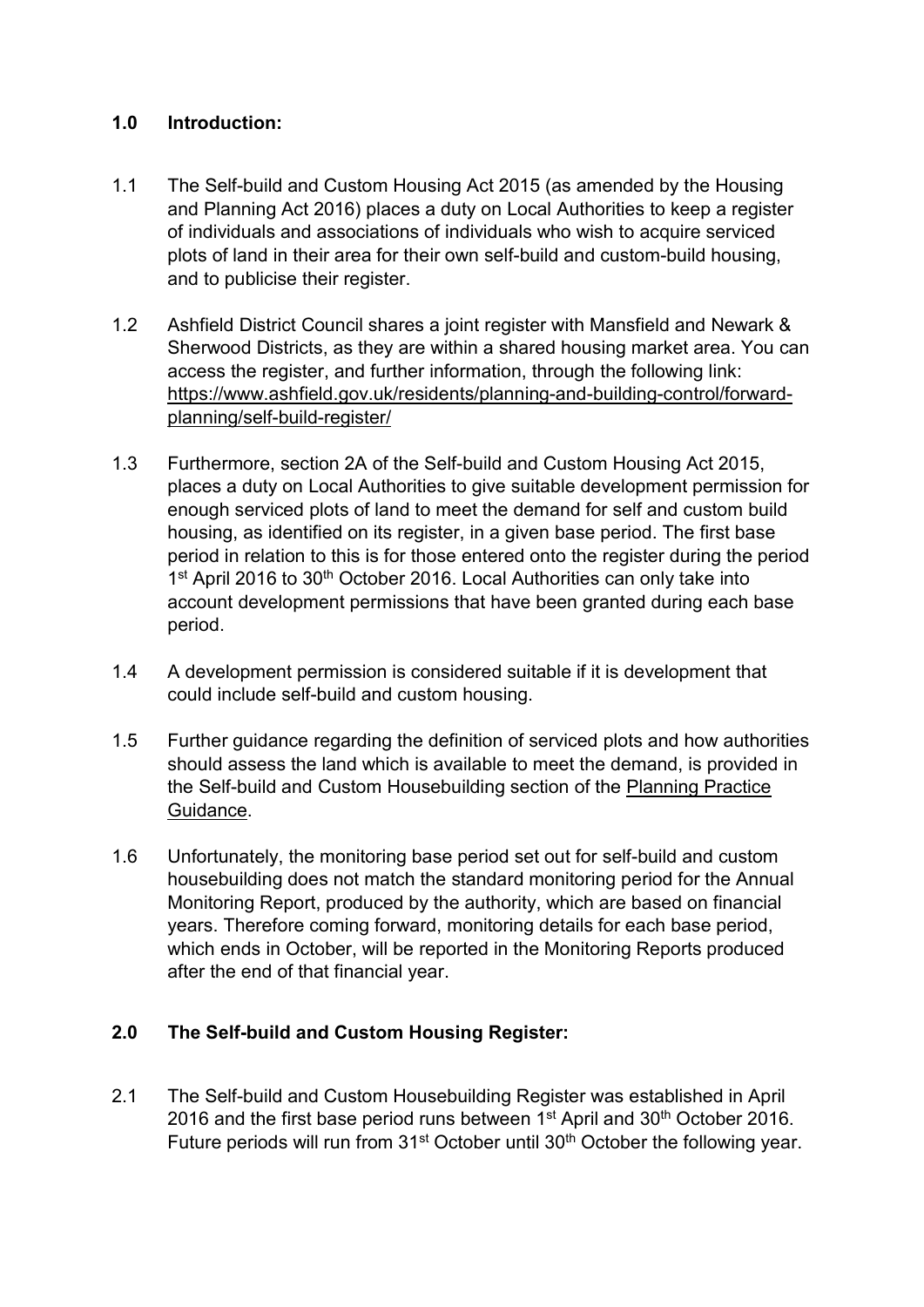Total demand should be assessed over 3 base periods, however as this is the first monitoring event, only one period can be considered this year.

2.2 The following headline data can therefore be provided:

| <b>Total Entries on Register</b>    | As at 30th Oct 2016 | 5              |  |
|-------------------------------------|---------------------|----------------|--|
| <b>Types Of Applicant</b>           |                     |                |  |
| As an individual or household       |                     | 5              |  |
| As a group/association              |                     | 0              |  |
| <b>Current Housing Tenure</b>       |                     |                |  |
| <b>Owner Occupied</b>               |                     | 4              |  |
| <b>Private Rented</b>               |                     | 1              |  |
| Living with Parents                 |                     | $\overline{0}$ |  |
| <b>Preferred Type of Dwelling</b>   |                     |                |  |
| Detached                            |                     | 5              |  |
| <b>Bungalow</b>                     |                     | 0              |  |
| <b>Not Decided</b>                  |                     | 0              |  |
| <b>Preferred Number of Bedrooms</b> |                     |                |  |
| 2 bed                               |                     | 0              |  |
| 3 bed                               |                     | $\overline{2}$ |  |
| 4 bed                               |                     | 1              |  |
| Undecided                           |                     | $\overline{2}$ |  |
| <b>General Location Preference</b>  |                     |                |  |
| <b>Hucknall Area</b>                |                     | 1              |  |
| <b>Kirkby Area</b>                  |                     | $\overline{2}$ |  |
| <b>Sutton Area</b>                  |                     | $\overline{2}$ |  |
| Rurals Area (Jacksdale, Selston     |                     | $\overline{2}$ |  |
| & Underwood)                        |                     |                |  |
| <b>Whole District</b>               |                     | 1              |  |

- 2.3 A total of 5 individuals have been accepted on to the register during the first monitoring period, with no groups/associations registering interest. As this is a joint register, 2 individuals expressed an interest in self-build anywhere within the 3 Districts, and the remaining 3 individuals were only interested in selfbuild within this District. Those who have not registered an interest in Ashfield have not been included in the figures above.
- 2.4 It should be noted that the figures for general location preference are greater than the sum of plots required as applicants to the register can choose as many of the Districts 15 towns and villages as they wish. For the purpose of monitoring however, an expressed interest on the register, is recorded as 1 required plot.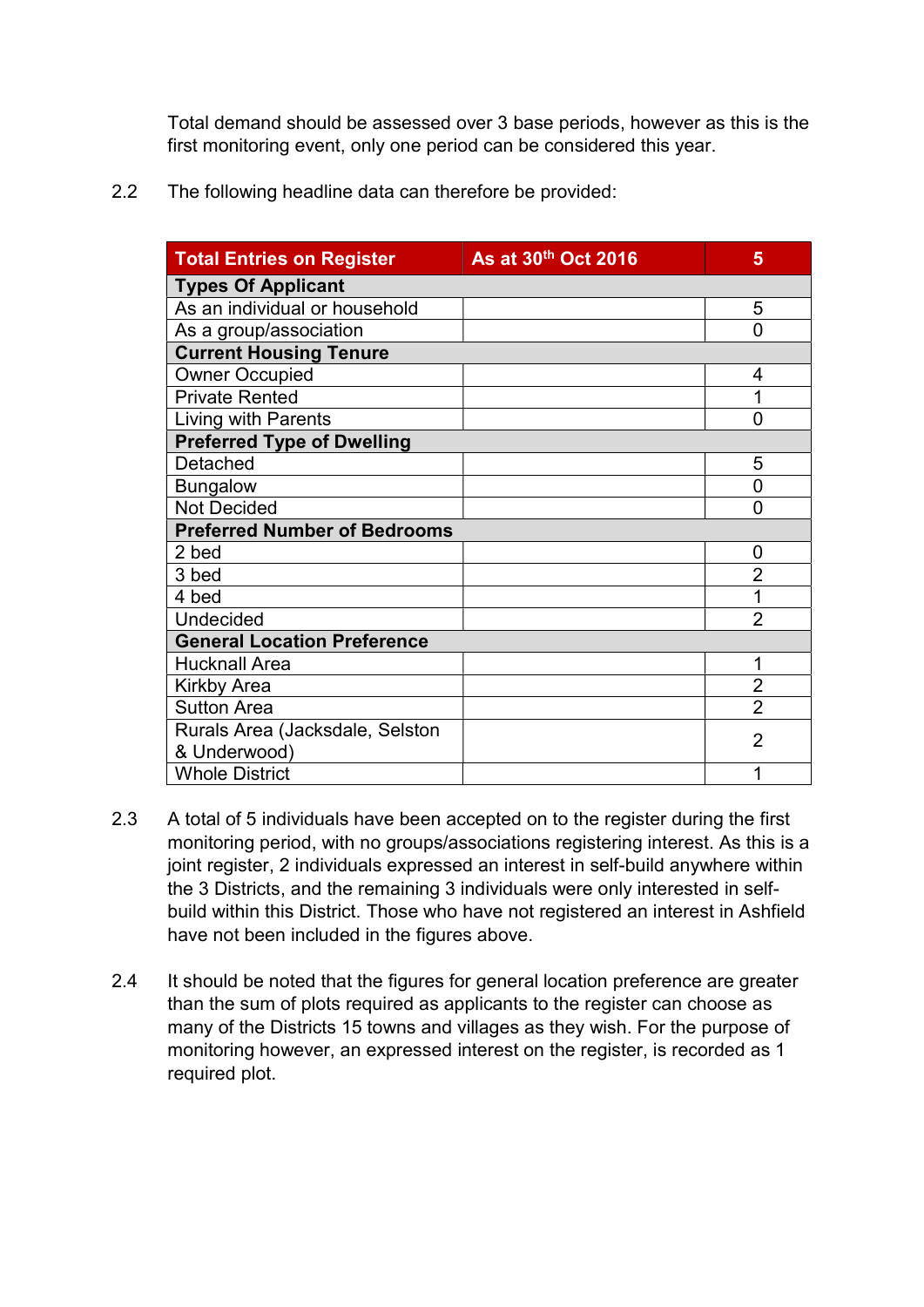#### 3.0 Duty to Grant Planning Permission:

- 3.1 As noted in paragraph 1.3 above, Local Authorities should give suitable development permission for enough serviced plots of land to meet the demand for self and custom build housing as identified on its register in a given period. Local Authorities have a period of 3 years from the end of the base period in which to do this.
- 3.2 A permission is regarded as suitable, if it is a permission in relation to a particular plot of land that could include self or custom housebuilding. There is no requirement for Local Authorities to disaggregate the supply to meet demand in specific parts of a Local Authority area.
- 3.3 For the purpose of assessing the supply to meet this duty, it is considered that small sites of 1-2 dwellings granted permission during the Monitoring period of 1<sup>st</sup> April 2016 to 30<sup>th</sup> October 2016, could be developed in whole or as part of a self-build or custom-build plot, and would therefore be considered suitable in accordance with planning policy guidance. Whilst plots on larger sites could come forward, it is more likely house builders would develop these plots before being offered to the market. Only where plots are specifically put forward for self-build or custom housebuilding on sites of 3 dwellings or more, will they be counted towards supply.
- 3.4 A total of 22 dwellings were granted permission on sites of 1 or 2 dwellings in 16/17. Detail of all sites with permission are included within Appendix A of this report. The number of permissions grated within the Monitoring period are considered to be more than sufficient to meet the demand identified on the register during the first base period.
- 3.5 The duty required by Section 2A of the 2015 Self Build and Custom Housebuilding Act (as amended by the 2016 Housing and Planning Act) is therefore considered to have been met.